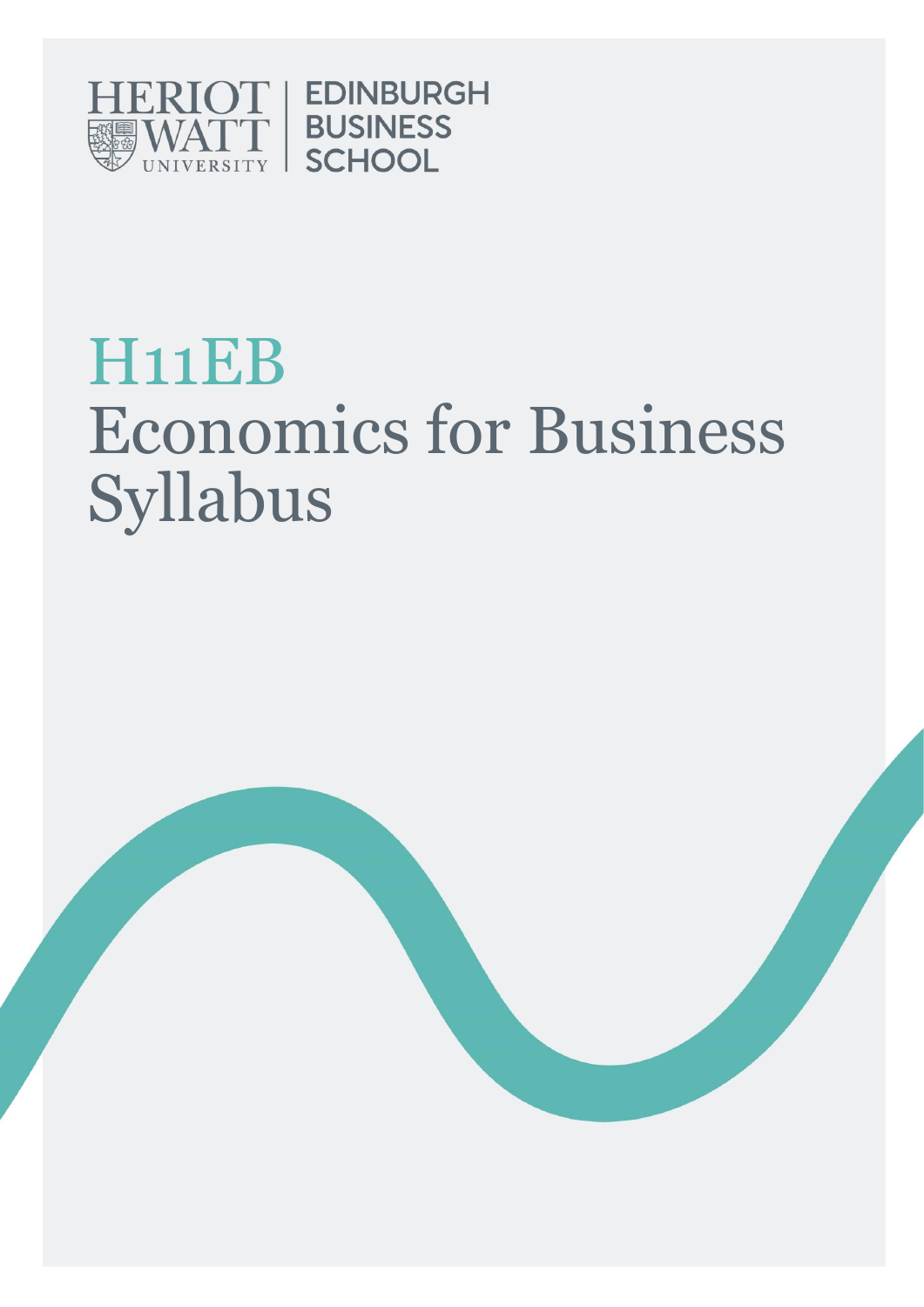

# Course Aim

**The aim of the Economics for Business course is to develop in students a systematic approach to decisionmaking and the ability to recognise, use and interpret economic information from both within the organisation and the wider environment.**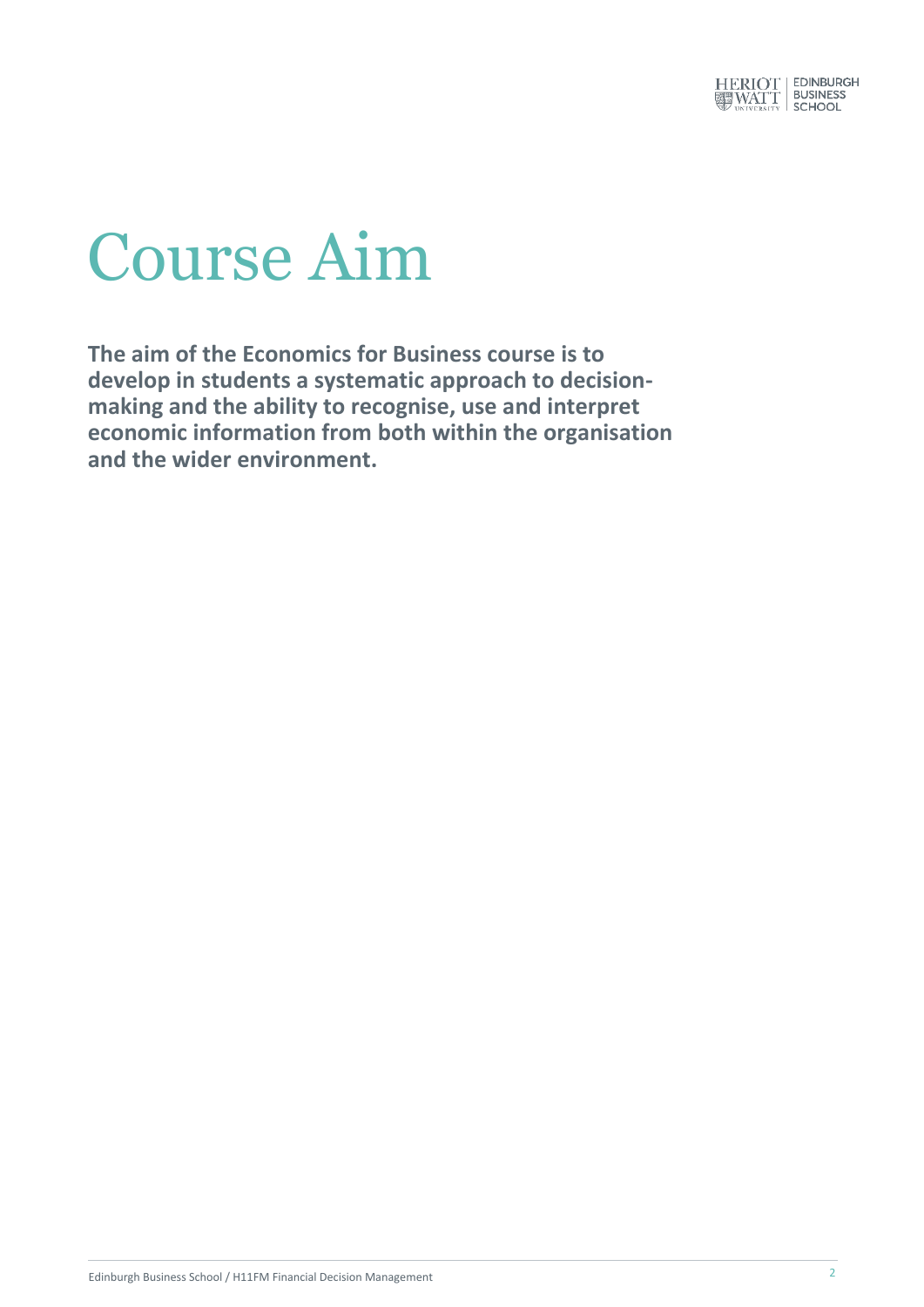

## **Contents**

| <b>What has Changed from Economics to EFB?</b>   |         |
|--------------------------------------------------|---------|
| <b>Course Synopsis</b>                           | 4       |
| <b>Course Learning Outcomes</b>                  | 4       |
| <b>Course Structure</b>                          | 5       |
| Module 1: The Role of Economics in Business      |         |
| Module 2: The Market Mechanism                   |         |
| Module 3: Demand                                 | 6       |
| Module 4: Supply                                 | 6       |
| Module 5: Market Structure                       |         |
| Module 6: Factor Markets                         |         |
| Module 7: The Role of Government                 | $7 - 8$ |
| Module 8: The Macroeconomic Environment          | 8       |
| Module 9: Macroeconomic Policy                   | $8 - 9$ |
| Module 10: International Trade and Globalisation | 9       |
| Module 11: Research Activity                     | 9       |

#### **Assessment 10**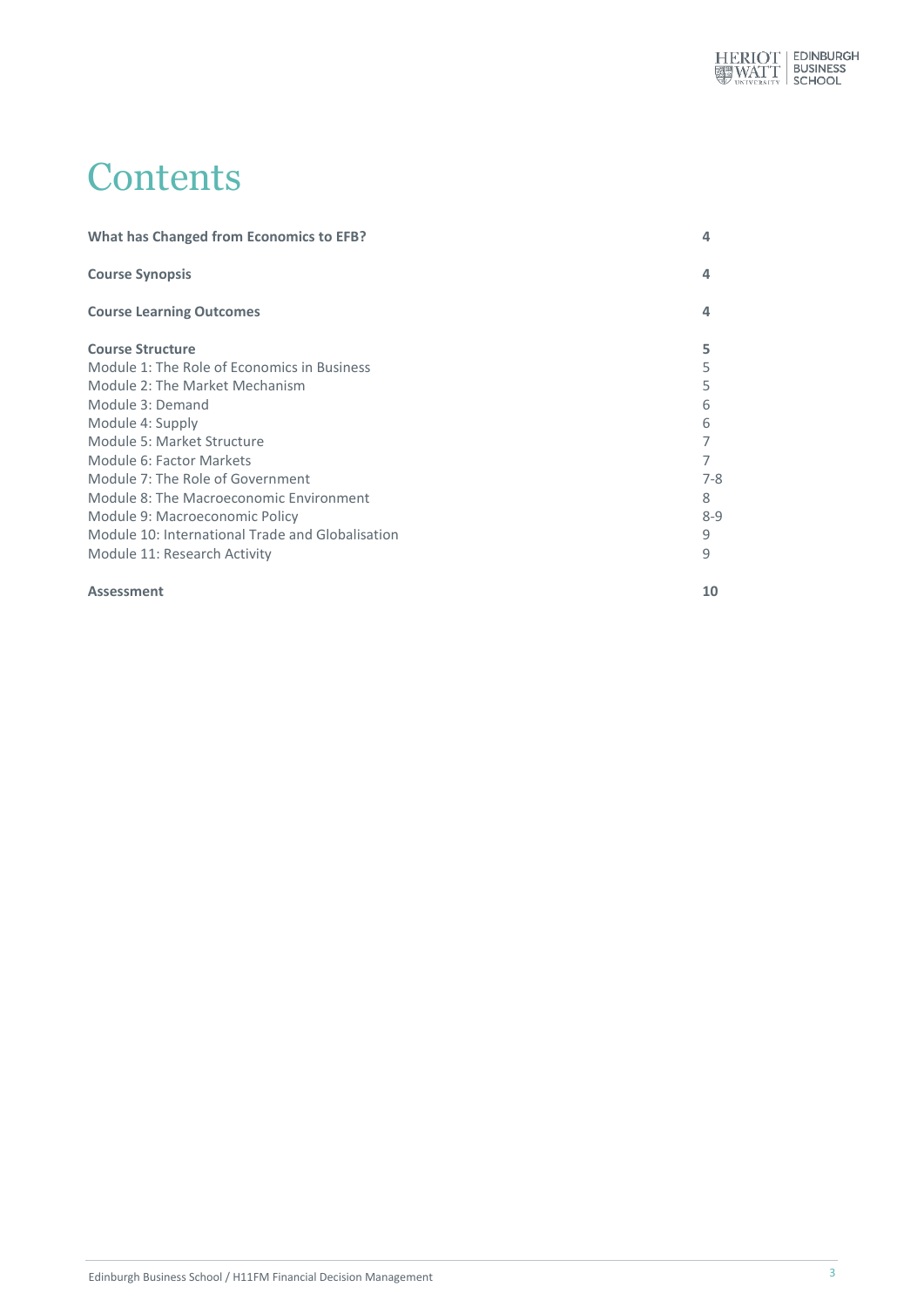

# What has Changed from Economics to EFB?

**The new course has less emphasis on detailed aspects of economic theory and more on the practical application of economic concepts to business situations. A synoptic case study is used at the end of each module to demonstrate how each part of economic theory can be applied.** 

In the final module of the course, students will be asked to research a company of their own choice in order to see for themselves how the theory can be applied. The synoptic case study will be used as a template for this task. The assessment will then test students' ability to relate the subject to real life business situations.

# Course Synopsis

The course provides managers with an overview of relevant economic issues in a business context. The course starts by outlining fundamental economic concepts and examining the workings of the market system. Different market structures and their impact on organisations are reviewed and the role of government in the economy is examined. Relevant aspects of the macroeconomy are introduced with a focus on business impact and decision-making. This is followed by an exposition of international economic issues. The course ends with a research activity that will pull all the strands of the course together, and prepare students fully for the assessment.

## Course Learning Outcomes

On completion of this course students will be able to:

- Apply economic criteria for efficient resource allocation to a diverse range of dynamic business situations.
- Analyse changing market conditions in terms of supply, demand and possible government intervention and formulate appropriate and sustainable organisational responses.
- Propose appropriate economic solutions that draw on a robust, critical awareness of the role of information in the market economy.
- Evaluate and apply appropriate approaches to economic challenges in relation to social and private costs, taxation and government regulation.
- Propose relevant pricing and market strategies for a variety of market structures and in the presence of market failures.
- Recommend appropriate courses of action to deal with economic uncertainty, through evaluation of changes in macroeconomic variables and policy-making.
- Use diverse forms of economic information from both the environment and the organisation to evaluate and propose solutions to business problems.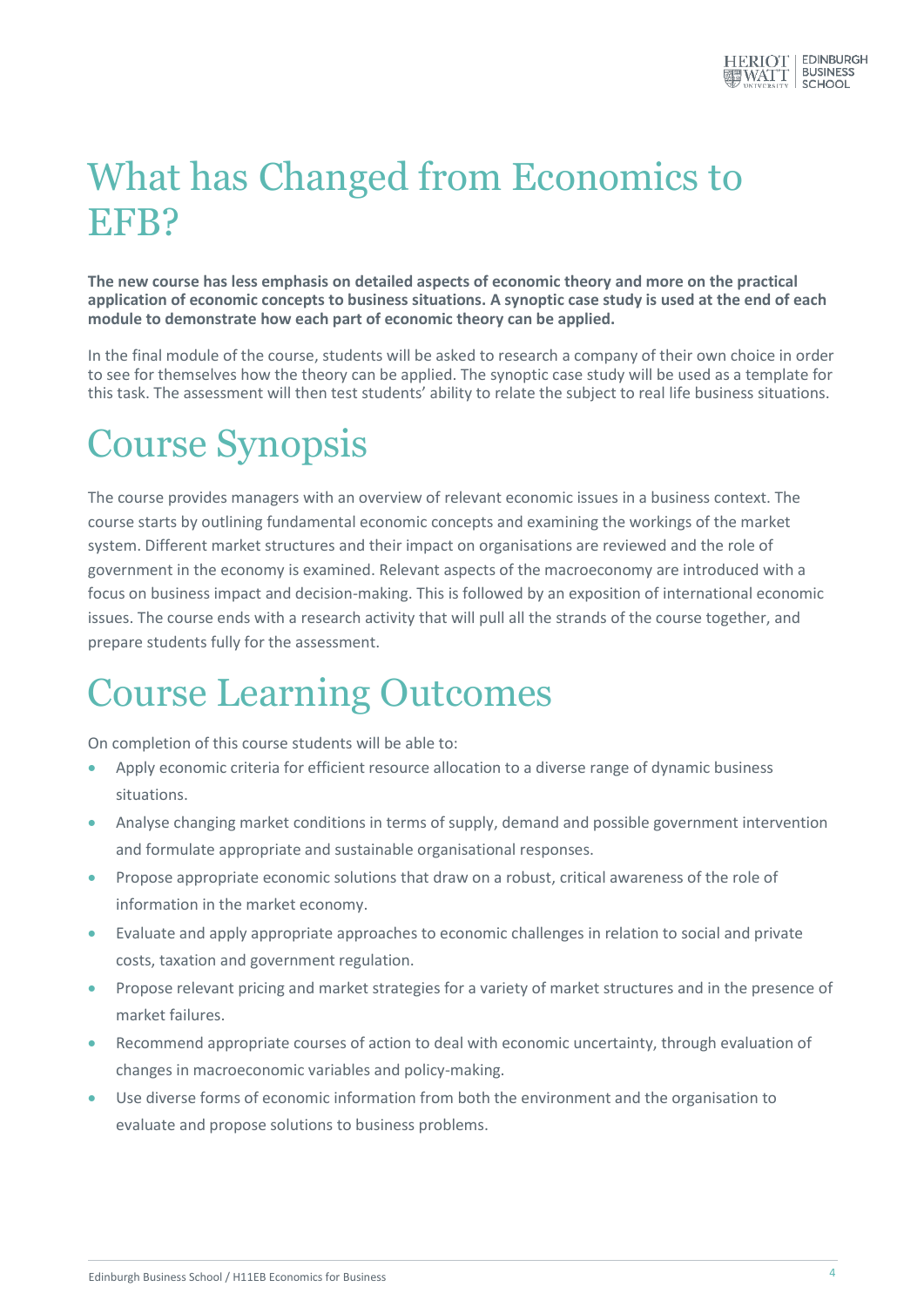

## Course Structure

The course is broken down into 11 learning modules as follows:

#### **Module 1: The Role of Economics in Business**

The aim of this module is to provide students with an introduction to economics as a discipline, introduce some key concepts and highlight the subject's relevance to business. At the end of this module students will be able to:

- Identify the role of economics in business
- Apply simple analytical tools such as opportunity cost and marginal analysis
- Understand the structure of economics as a field

Topics covered are as follows.

- Scarcity and choice
- Opportunity cost
- **•** Marginal analysis
- Rational and irrational behaviour
- Transaction costs
- The principal agent problem
- Levels of analysis micro, macro and international
- Development of economic thinking

#### **Module 2: The Market Mechanism**

The aim of this module is to equip students with a critical understanding of how markets operate and the way in which supply and demand determine and produce changes in price and quantity over time. At the end of this module students will be able to:

- Determine the impact of changes in underlying factors on the market forces of supply and demand
- Use supply and demand analysis to interpret changes to market conditions

Topics covered are as follows:

- **•** Demand characteristics and determinants
- Supply characteristics and determinants
- **•** Ceteris paribus
- Market equilibrium
- **•** Shifts in market equilibrium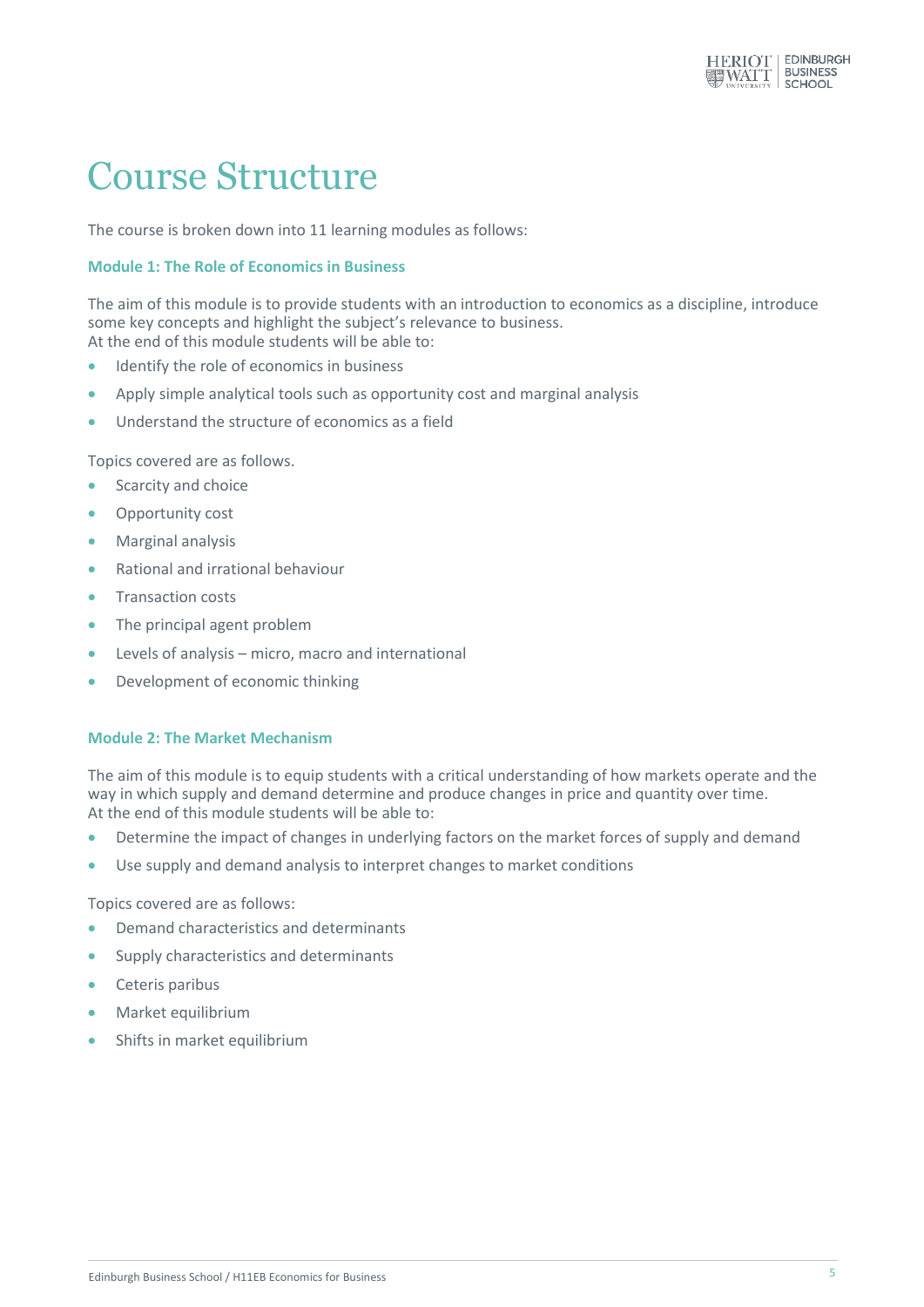

#### **Module 3: Demand**

The aim of this module is develop students' understanding of the nature of demand, review a number of key economic theories related to consumer behaviour and demonstrate how organisations can use this information to their advantage.

At the end of this module students will be able to:

- Determine the nature of price and income elasticity for different types of goods and use this to interpret the impact of price changes on the organisation
- Use a critical awareness of a number of economic perspectives on consumer behaviour to predict and interpret the actions of individual buyers

Topics covered are as follows:

- **•** Price elasticity of demand
- Income elasticity of demand
- Consumer choice theory
- Consumer surplus
- Asymmetric information
- Moral hazard
- Adverse selection

#### **Module 4: Supply**

The aim of this module is to provide an overview of the theory of the firm and some alternative views in order to demonstrate how contemporary organisations behave and make supply decisions. At the end of this module students will be able to:

- Understand how costs, revenues and profit levels affect the behaviour of firms
- Critically appraise neoclassical and more recent theories of the firm for relevance to organisational decision-making

Topics covered are as follows:

- The supply curve
- Producer surplus
- Productivity
- Costs
- **Revenues**
- **•** Profit maximisation
- Price elasticity of supply
- Behavioural theories of the firm
- Growth maximisation
- Profit satisficing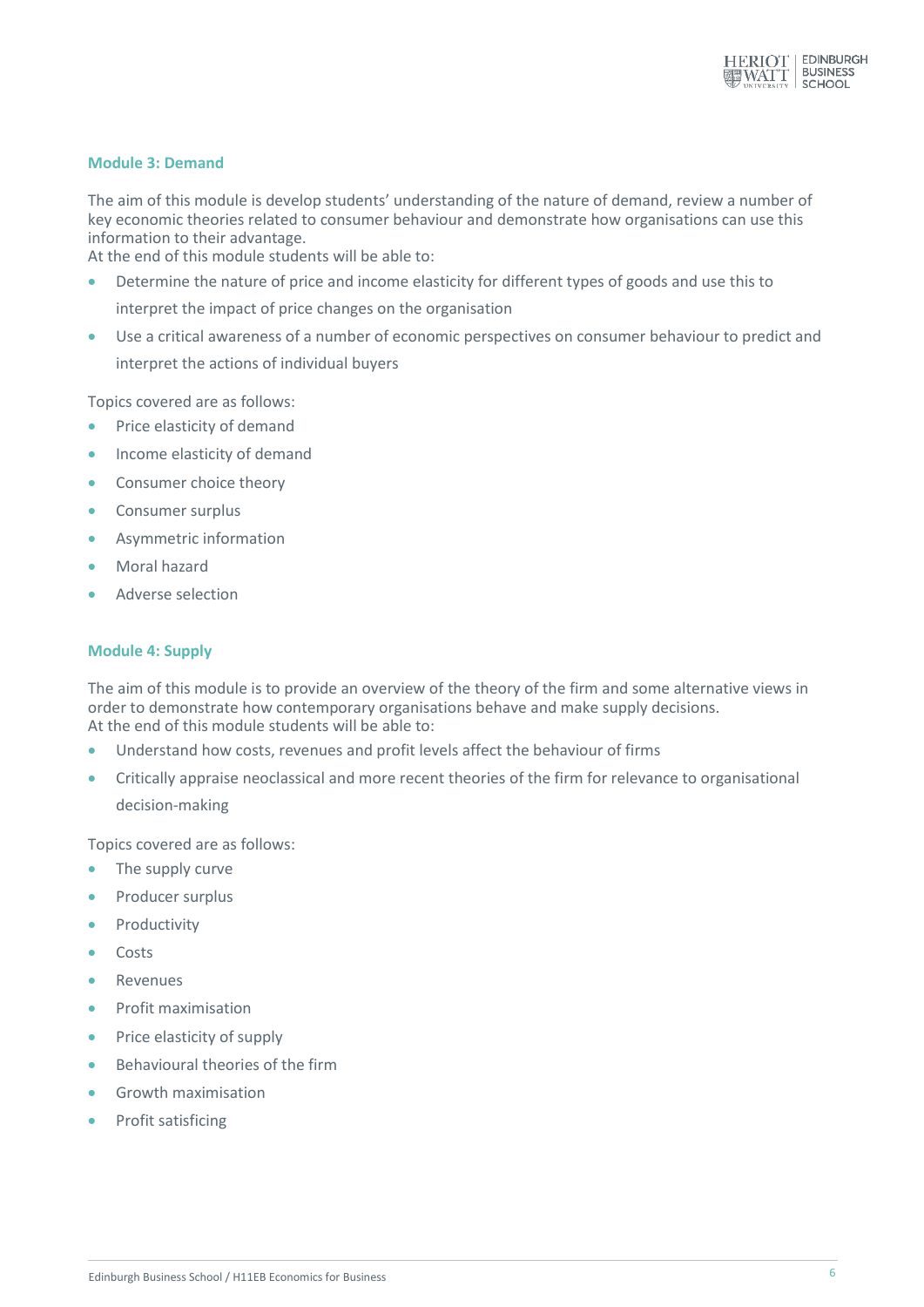

#### **Module 5: Market Structure**

The aim of this module is to understand the market structure in which a business operates, with the market structure being defined as the level of competition within an industry. At the end of this module students will be able to:

- Identify different types of market structures
- Understand how the interrelationships between buyers and sellers affect profits.
- Predict likely outcomes from price changes and how it will impact revenues and profitability.

Topics covered are as follows:

- Perfect Competition
- Monopoly
- Monopolistic Competition
- Oligopoly
- Pricing Strategies

#### **Module 6: Factor Markets**

The aim of this module is to provide students with an understanding of the demands of firms. In order to provide goods and services, firms need workers (Labour) and finance (Capital). At the end of this module students will be able to:

- Understand firms' demand for labour.
- Determine how wage rates are set in the market.
- Understand firms' demand for capital.
- Determine how firms make decisions on investment and where they can source the finance needed.

Topics covered are as follows:

- **•** Perfect Labour Markets
- Imperfect Labour Markets
- The Supply and Demand for Labour
- Wage Rates
- Capital Rent
- Capital Investment

#### **Module 7: The Role of Government**

The aim of this module is to look at how and when governments may intervene in the market; and how these interventions will affect the behaviour of a firm. At the end of this module students will be able to:

- Understand the circumstances in which governments may intervene in the market mechanism.
- Critically appraise the different techniques that governments use to resolve market failures and income inequalities.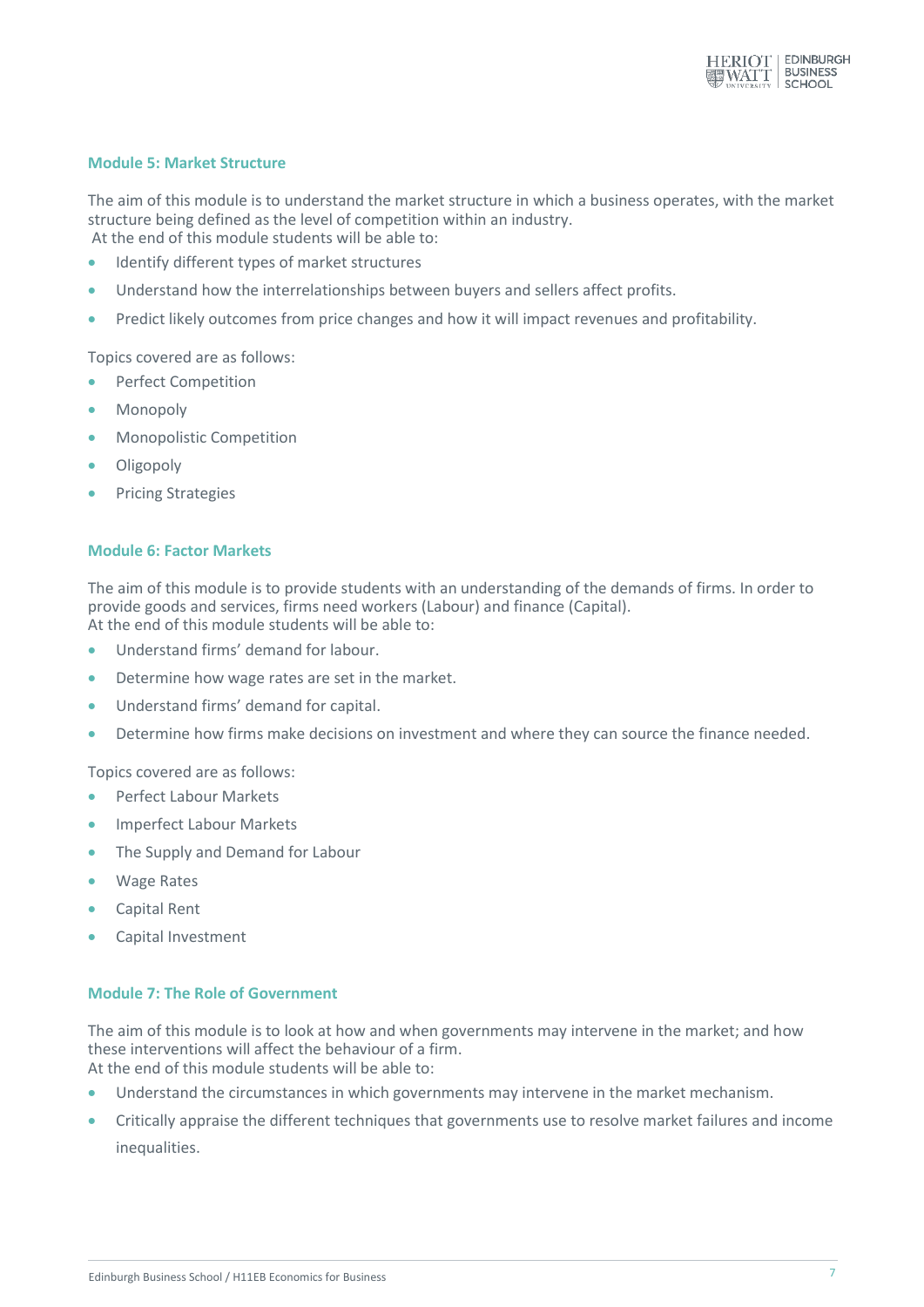

Topics covered are as follows:

- Market Failures
	- o Imperfect Markets
	- o Externalities
	- o Public Goods
- Government Intervention
	- o Taxes and Subsidies
	- o Regulations and Price Controls
	- o Nationalisation and Privatisation
- Income Distribution

#### **Module 8: The Macroeconomic Environment**

The aim of this module is to explain the macroeconomic environment and how it will affect the decision making of the firm.

At the end of this module students will be able to:

- Understand how the macroeconomic environment is made up of many macroeconomic variables that are all interrelated.
- Critically appraise the different macroeconomic scenarios and generate appropriate responses for the firm.

Topics covered are as follows:

- **•** Economic Growth
- Unemployment
- **•** Inflation
- The Circular Flow of Income
- The Multiplier
- **•** Aggregate Demand
- **•** Aggregate Supply
- Balance of Payments
- **Government Budget**

#### **Module 9: Macroeconomic Policy**

The aim of this module is to provide an overview of the different approaches that governments can take to steer the economy.

At the end of this module students will be able to:

- Critique the fiscal policy undertaken by government to boost or restrict an economy, how those decisions impact a firm, and how to react.
- Critically appraise the money supply and interest rate decisions made and provide relevant responses for firms to take in response.
- Understand how Supply-Side policies can increase productivity, competition and innovation in the wider economy.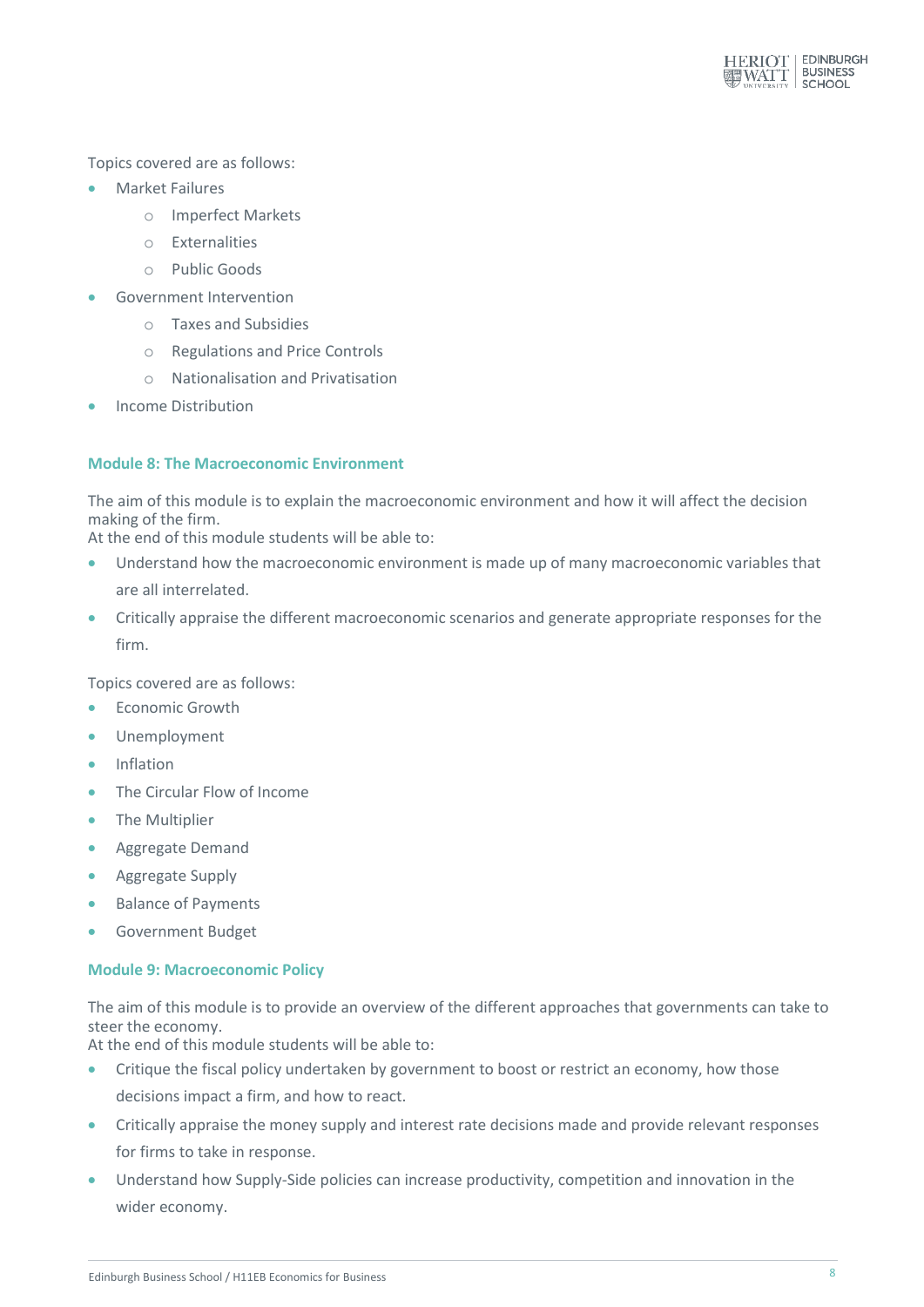

Topics covered are as follows:

- **•** Fiscal Policy
	- o Government Spending
	- o Taxation
- Monetary Policy
	- o Interest Rates
	- o Money Supply
- Supply-Side Policy

#### **Module 10: International Trade and Globalisation**

The aim of this module is to provide an understanding of international trade. This ranges from import/export of goods and services to setting up production facilities abroad. At the end of this module students will be able to:

- Understand how businesses are affected by international trade.
- Appraise the advantages and disadvantages of free trade amidst fears of job losses around the world.

Topics covered are as follows:

- Absolute Advantage
- **•** Comparative Advantage
- The Advantages and Disadvantages of Trade
- Protectionism
- **Globalisation**
- **•** Trading Blocs

#### **Module 11: Research Activity**

The aim of this module is to bring all the aspects of the course together. At the end of this module students will be able to:

Apply the knowledge learned during the course to a business of their choice.

All topics from Module 1-10 will be included. Students will be able to use the integrative case study provided with every module as a template for their own research. The assessment will be based around this research.